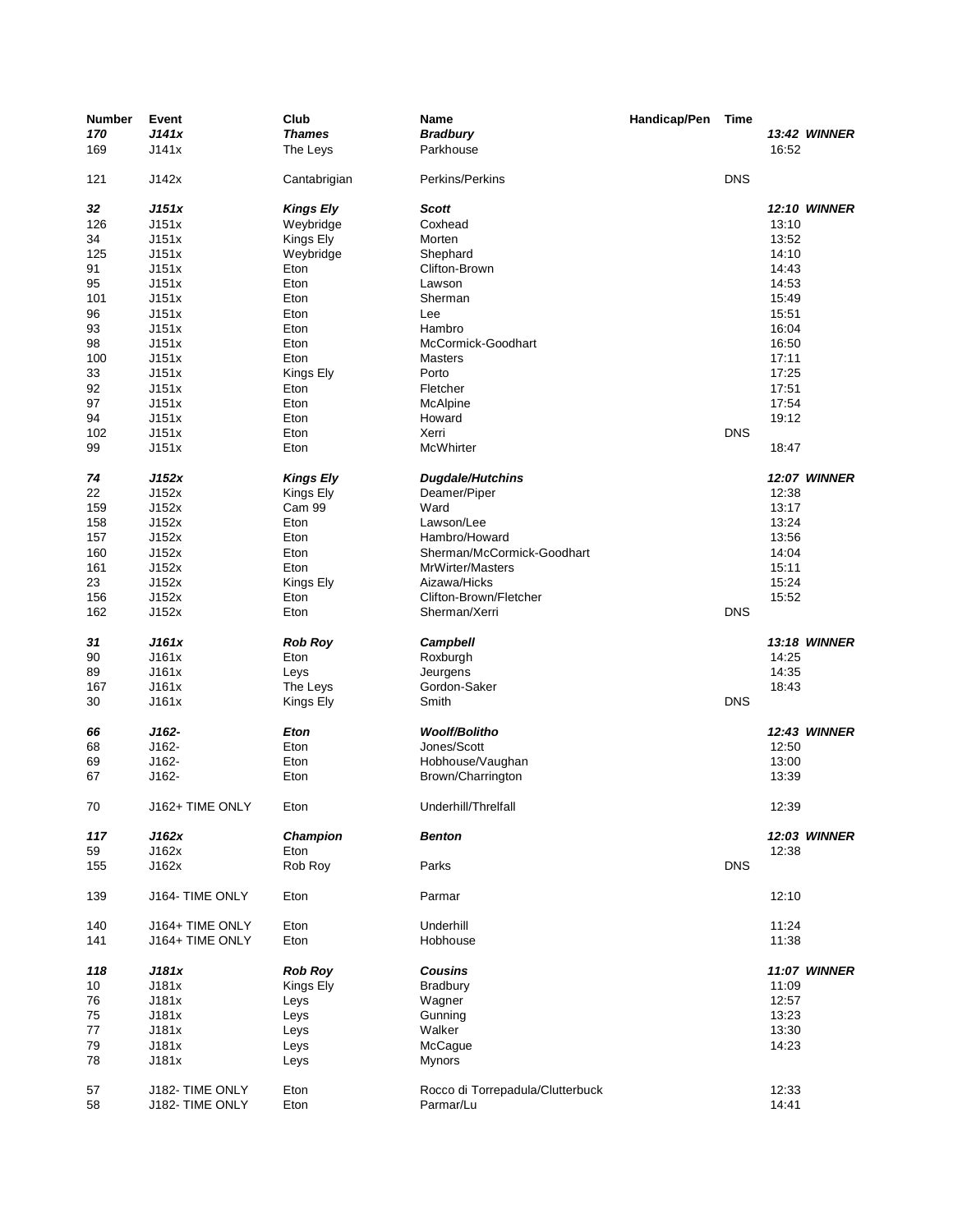| 138 | J184+ TIME ONLY  | Eton                    | Clutterbuck            |            | 11:35 |                     |
|-----|------------------|-------------------------|------------------------|------------|-------|---------------------|
| 146 | J2x              | <b>The Leys</b>         | <b>Gunning/Walker</b>  |            |       | <b>12:04 WINNER</b> |
| 147 | J2x              | The Leys                | McCague/Jeugens        |            | 12:54 |                     |
| 145 | J2x              | The Leys                | Mynors/Wagner          | <b>DNS</b> |       |                     |
| 148 | J4x+ TIME ONLY   | The Leys                |                        |            | 15:45 |                     |
| 81  | MxdN2x TIME ONLY | Deben                   | Tomlinson/Gotts        |            | 12:39 |                     |
| 123 | MxdN2x TIME ONLY | Parr's Priory/Thames    | Bradbury/Bradbury      |            | 15:50 |                     |
| 132 | N <sub>1</sub> x | <b>Broxbourne</b>       | Scorah                 |            |       | <b>11:32 WINNER</b> |
| 129 | N <sub>1</sub> x | Rob Roy                 | de Mauny               |            | 11:59 |                     |
| 105 | N <sub>1</sub> x | Clare                   | Fulcher                |            | 12:00 |                     |
| 133 | N <sub>1</sub> x | Cam 99s                 | McArthur               |            | 12:27 |                     |
| 130 | N <sub>1</sub> x | Cam 99s                 | Ingram                 |            | 12:29 |                     |
| 131 | N <sub>1</sub> x | Cantabrigian            | Levein                 |            | 12:39 |                     |
|     | N <sub>1</sub> x |                         |                        |            | 12:43 |                     |
| 29  |                  | City                    | Lewis                  |            |       |                     |
| 25  | N <sub>1</sub> x | City                    | Blasi                  |            | 12:54 |                     |
| 28  | N <sub>1</sub> x | Peterhouse              | Jacobs                 |            | 13:21 |                     |
| 103 | N <sub>1</sub> x | Deben                   | Harris                 |            | 13:41 |                     |
| 104 | N <sub>1</sub> x | Clare                   | Kerr-Muir              |            | 13:57 |                     |
| 24  | N <sub>1</sub> x | Clare                   | O'Brien                |            | 14:35 |                     |
| 26  | N <sub>1</sub> x | Rob Roy                 | <b>Bawtree</b>         | <b>DNS</b> |       |                     |
| 27  | N <sub>1</sub> x | Clare                   | Jennings               | <b>DNS</b> |       |                     |
|     |                  |                         |                        |            |       |                     |
| 8   | N2x              | <b>Rob Roy</b>          | Saunders/Dale          |            |       | <b>11:23 WINNER</b> |
| 73  | N <sub>2</sub> x | Clare                   | Barnwell/Garsed        |            | 12:15 |                     |
| 114 | N2x              | Queens College          | Howe/Moore             |            | 12:16 |                     |
|     |                  |                         |                        |            |       |                     |
| 164 | N <sub>2</sub> x | Emmanuel                | Barry/Frisbee          |            | 13:08 |                     |
| 72  | N2x              | Rob Roy (PwC)           | Tapping                |            | 14:36 |                     |
| 163 | N2x              | Cam 99                  | Hodgkinson/Kibalchenko | <b>DNS</b> |       |                     |
| 61  | S11x             | Cantabrigian            | I Watson               |            |       | <b>11:16 WINNER</b> |
| 152 | S11x             | Downing                 | Richardson             |            | 11:20 |                     |
| 62  | S11x             | Rob Roy                 | Shepherd               |            | 12:11 |                     |
| 60  | S11x             | Rob Roy                 | A Watson               |            | 12:15 |                     |
|     |                  |                         |                        |            |       |                     |
| 5   | $S12-$           | Cantabrigian            | <b>Simpson/Price</b>   |            |       | <b>11:13 WINNER</b> |
| 142 | S12-             | Cantabs/Rob Roy         | Watson/Watson          |            | 11:19 |                     |
| 112 | S12-             | Rob Roy                 | Wilkins/Stott          | <b>DNS</b> |       |                     |
| 56  | S22-             | <b>Rob Roy</b>          | <b>Wilkins/Stott</b>   |            |       | <b>11:18 WINNER</b> |
|     | S22-             |                         | Ford/Kerr              |            |       |                     |
| 143 |                  | St Catz & Robinson      |                        |            | 11:34 |                     |
| 7   | S22-             | Downing/St Eds          | Blessley/Thompson      |            | 11:52 |                     |
| 113 | S22-             | Norwich                 | Heron                  |            | 11:53 |                     |
| 144 | S22-             | Rob Roy                 | Verity/Rainbow         |            | 12:10 |                     |
| 6   | S22-             | Cam 99s                 | Thompson/Kibalche      | <b>DNS</b> |       |                     |
| 63  | S31x             | Jesus                   | <b>Hollinshead</b>     |            |       | <b>11:34 WINNER</b> |
| 16  | S31x             | Rob Roy                 | Graf                   |            | 11:38 |                     |
|     | S31x             |                         | Oeffner                |            |       |                     |
| 17  |                  | Rob Roy                 |                        |            | 11:50 |                     |
| 153 | S31x             | Jesus                   | Pascovitvh             |            | 12:07 |                     |
| 64  | S31x             | <b>Broxbourne</b>       | Allan                  |            | 12:22 |                     |
| 55  | S32x             | <b>Kings Ely/Simoco</b> | <b>Bradbury/Smith</b>  |            |       | <b>10:24 WINNER</b> |
| 111 | S32x             | <b>Broxbourne</b>       | Ward/Alexander         |            | 10:48 |                     |
| 1   | S32x             | Jesus/Downing           | Pascovitch/Morris      |            | 10:54 |                     |
| 110 | S32x             | Deben                   | Jillings               |            | 12:23 |                     |
|     |                  |                         |                        |            |       |                     |
| 165 | S41x             | Cam 99                  | Hale                   |            |       | <b>11:43 WINNER</b> |
| 65  | S41x             | Imperial                | <b>Bradbury</b>        |            | 11:51 |                     |
| 124 | S41x             | Downing                 | Blessley               |            | 12:17 |                     |
| 115 | S42-             | FaT                     | Jane/Coker             |            |       | <b>11:48 WINNER</b> |
| 9   | S42-             | Simoco                  | Southgate/Watt         |            | 11:53 |                     |
|     |                  |                         |                        |            |       |                     |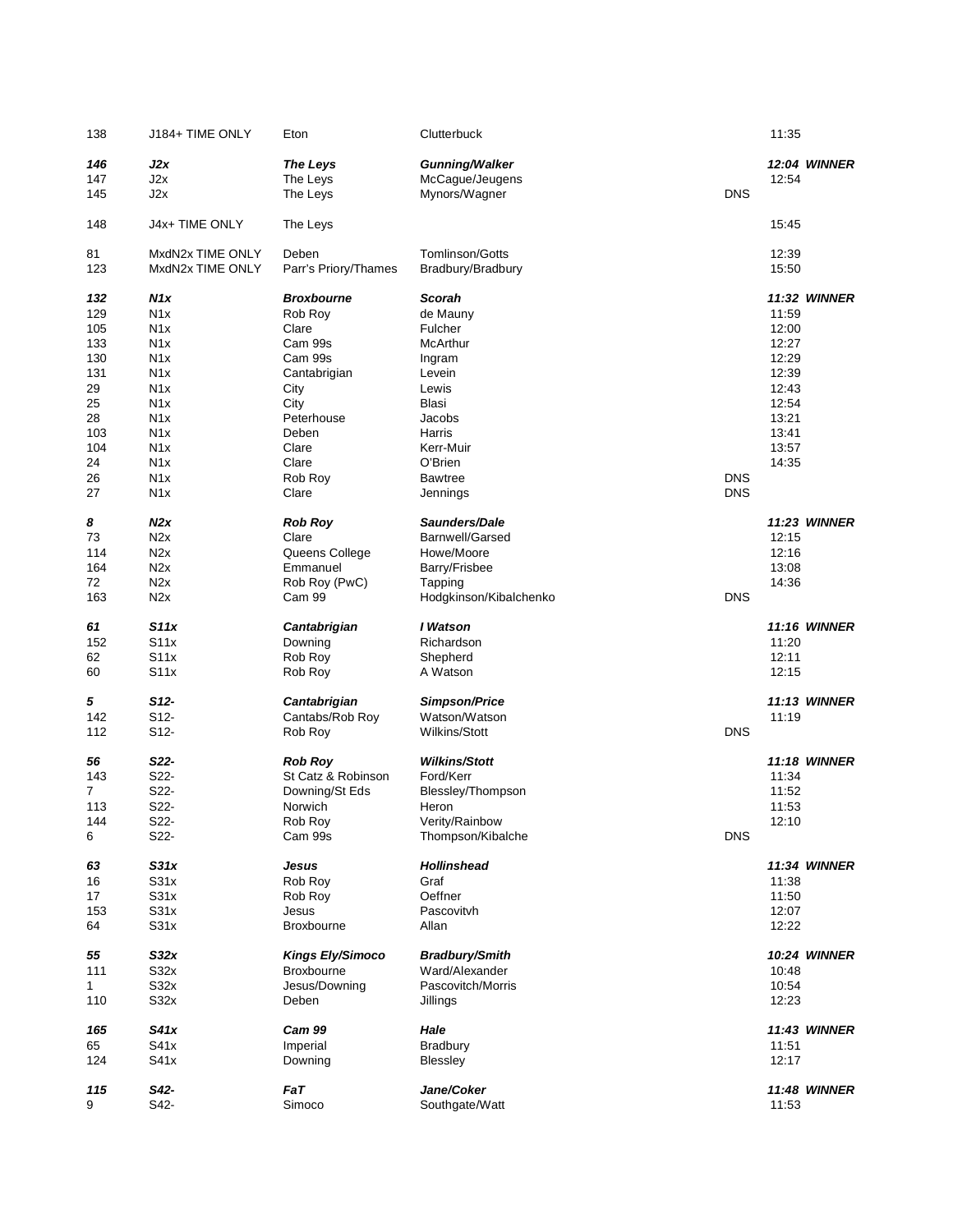| 116 | S42-              | Peterhouse& SS         | Jacob/Homer              |         | 12:34                |                     |
|-----|-------------------|------------------------|--------------------------|---------|----------------------|---------------------|
| 2   | S42x              | <b>Broxbourne</b>      | Scorah                   |         |                      | <b>10:45 WINNER</b> |
| 4   | S42x              | Cam 99s                | Hale/Ingram              |         | 10:58                |                     |
| 3   | S42x              | Broxbourne             | Allan/Timms              |         | 12:49                |                     |
|     |                   |                        |                          |         |                      |                     |
| 11  | VetB1x            | Cantabrigian           | I Watson                 | $-0:07$ | 11:06 (11:13) WINNER |                     |
| 15  | VetB1x            | Broxbourne             | Alexander                | $-0:07$ | 11:33 (11:40)        |                     |
| 14  | VetB1x            | Kings Ely              | Davis                    | $-0:07$ | 11:53 (12:00)        |                     |
| 13  | VetB1x            | Rob Roy                | Shepherd                 | $-0:07$ | 12:11 (12:18)        |                     |
| 12  | VetB1x            | Rob Roy                | A Watson                 | $-0:07$ | 12:15 (12:22)        |                     |
|     |                   |                        |                          |         |                      |                     |
| 19  | VetC1x            | Cam 99s                | <b>Tracey</b>            | $-0.23$ | 11:41 (12:04) WINNER |                     |
| 84  | VetC1x            | Deben                  | Jillings                 | $-0:23$ | 12:15 (12:38)        |                     |
| 18  | VetC1x            | Hornets BC             | <b>Bamber</b>            | $-0:23$ | 12:18 (12:41)        |                     |
|     |                   |                        |                          |         |                      |                     |
| 166 | VetD1x            | <i><b>Imperial</b></i> | <b>Bradbury</b>          | $-0.50$ | 11:02 (11:52) WINNER |                     |
| 47  | VetG1x            | Roy Roy                | Davies                   | $-2:09$ | 11:38 (13:47)        |                     |
| 128 | VetE1x            | Rob Roy                | Hyde                     | $-1:13$ | 14:26 (15:39)        |                     |
|     |                   |                        |                          |         |                      |                     |
| 85  | 1x TIME ONLY      | Weybridge              | Dodds                    |         | 13:00                |                     |
|     |                   |                        |                          |         |                      |                     |
| 39  | VetF2-TIME ONLY   | X-Press                | Hoskins/Jenner           | $-1:39$ | 11:47 (13:26)        |                     |
|     |                   |                        |                          |         |                      |                     |
|     |                   | Deben                  |                          |         |                      |                     |
| 122 | VetF2x TIME ONLY  |                        | Davey/Churcher           | $-1:39$ | 11:39 (13:18)        |                     |
|     |                   |                        |                          |         |                      |                     |
| 71  | WJ144x+ TIME ONLY | Kings Ely              | Greenwood                |         | 17:05                |                     |
| 37  | WJ144x+ TIME ONLY | Kings Ely              | Greenwood                |         | 18:12                |                     |
|     |                   |                        |                          |         |                      |                     |
| 172 | WJ151x TIME ONLY  | Weybridge              | Owens                    |         | 14:31                |                     |
|     |                   |                        |                          |         |                      |                     |
| 88  | <b>WJ181x</b>     | Westminster            | R Bradbury               |         |                      | <b>12:21 WINNER</b> |
| 87  | <b>WJ181x</b>     | Rob Roy                | Parker                   |         | 13:33                |                     |
| 109 | <b>WJ181x</b>     | Kings Ely              | Duncalf                  |         | 15:39                |                     |
| 108 | <b>WJ181x</b>     | Kings Ely              | Calder                   |         | <b>DNS</b>           |                     |
| 151 | WJ4x+ TIME ONLY   | The Leys               |                          |         | 17:44                |                     |
|     |                   |                        |                          |         |                      |                     |
| 134 | WN1x              | Weybridge              | Parry                    |         |                      | <b>12:55 WINNER</b> |
| 50  | WN1x              | Rob Roy                | Rutterford               |         | 13:35                |                     |
| 48  | WN1x              | Jesus                  | Couch                    |         | 13:40                |                     |
| 51  | WN <sub>1</sub> x | Rob Roy                | Richter                  |         | 14:11                |                     |
| 137 | WN1x              | City                   | Snell                    |         | 14:26                |                     |
| 49  | WN1x              | Rob Roy                | Hames                    |         | 14:28                |                     |
| 171 | WN1x              | Churchill              | Moynihan                 |         | 14:38                |                     |
| 135 | WN1x              | Clare                  | Somorjai                 |         | 15:46                |                     |
| 52  | WN1x              | Clare                  | McFadden                 |         | <b>DNS</b>           |                     |
| 53  | WN1x              | Rob Roy                | Lee                      |         | DNS                  |                     |
| 54  | WN1x              | Simoco                 | Knights                  |         | <b>DNS</b>           |                     |
| 136 | WN1x              | Jesus                  | Marshall                 |         | <b>DNS</b>           |                     |
|     |                   |                        |                          |         |                      |                     |
| 106 | WN <sub>2</sub> x | <b>Rob Roy</b>         | Panbianco/Smith          |         |                      | <b>11:12 WINNER</b> |
| 36  | WN <sub>2</sub> x | Cantabrigian           | Kaye/Upton               |         | 13:38                |                     |
| 35  | WN <sub>2x</sub>  | Clare                  | Marsh/Hope               |         | 14:35                |                     |
|     |                   | Clare                  |                          |         | <b>DNS</b>           |                     |
| 107 | WN <sub>2</sub> x |                        | McFadden/Somarjai        |         |                      |                     |
| 38  | WN4+ TIME ONLY    | Simoco                 |                          |         | 13:56                |                     |
|     |                   |                        |                          |         |                      |                     |
| 83  | WS21x             | Jesus                  | A Bradbury               |         |                      | 12:30 WINNER        |
| 127 | WS21x             | Champion               | Twitchett                |         | 12:39                |                     |
| 21  | WS21x             | City                   | <b>Barrett</b>           |         | 12:53                |                     |
| 82  | WS21x             | Rob Roy                | <b>Bridges</b>           |         | 12:53                |                     |
| 20  | WS21x             | Rob Roy                | Caroe                    |         | 13:02                |                     |
|     |                   |                        |                          |         |                      |                     |
| 150 | WS22x             | Jesus/Westminster      | <b>Bradbury/Bradbury</b> |         |                      | <b>11:21 WINNER</b> |
| 119 | WS22x             | City                   | Barrett/Talbot           |         | 12:08                |                     |
| 149 | WS22x             | Rob Roy                | Parker/Bridges           |         | 12:16                |                     |